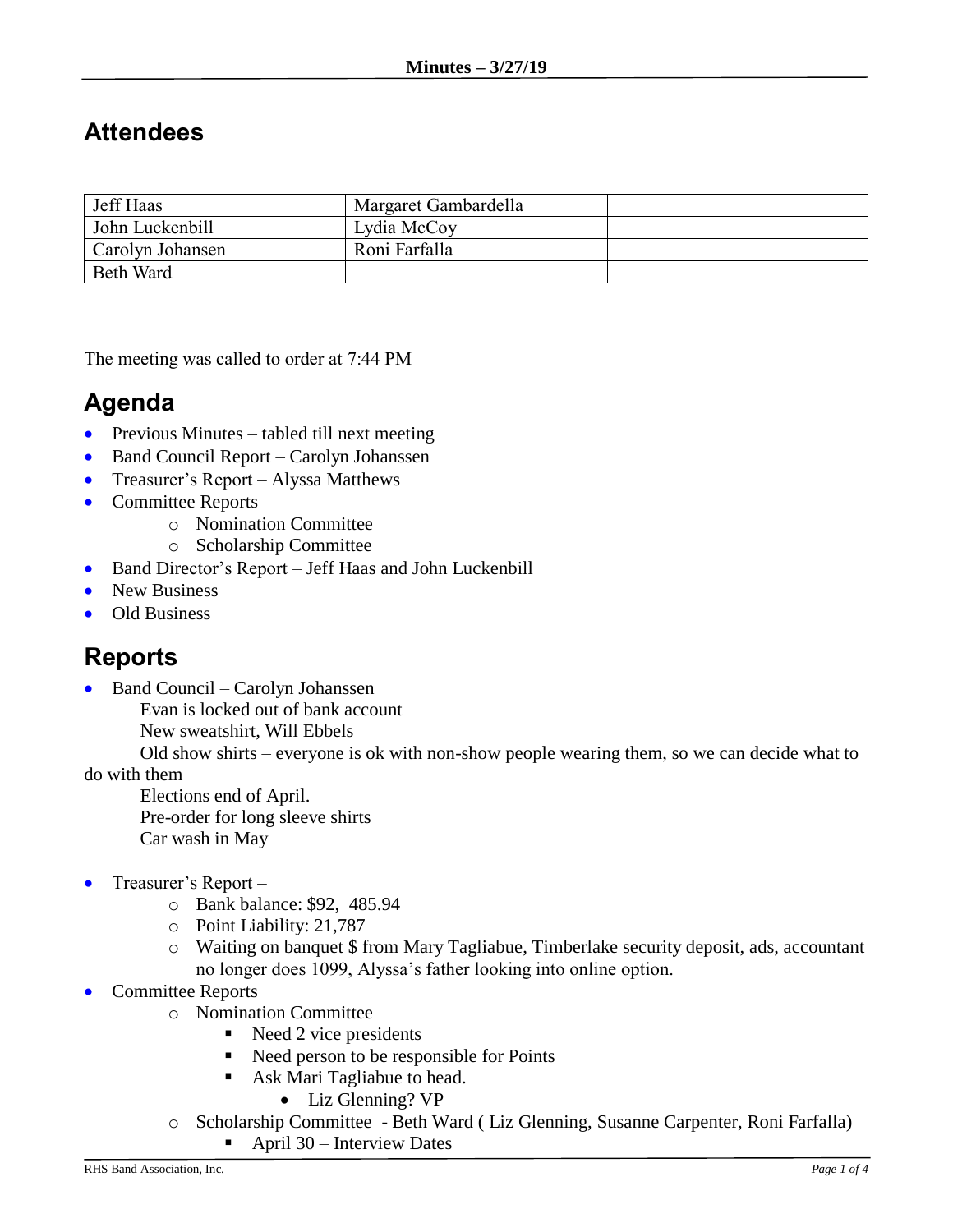- Due Date about 9 days before Interview
- Senior awards June  $4^{\text{th}}$
- Email/Letter going out by March 31st
- "Performing Arts Center" conversations
	- o Has been taken off the budget referendum
	- o What do we need to do to get it back on the referendum?
	- $\circ$  Urge people to write & call Board members; Speak at board meetings request the subject be studied!
- Band Directors' Report Jeff Haas
	- o Coffee house was a success
	- $\circ$  Jeff & John have spent several visits at the middle schools, sectionals & rehearsals
	- o Numbers for next year are up! 88 in symphonic (normally about 50)
	- o Doing more pull outs from Symphonic band for lessons, more kids are taking private lessons
	- o Percussion ensemble played at Rutgers for Lincoln Center Society competition. Did not advance.
	- o Wind Ensemble performed at festival last week. Did not advance to Gala.
	- o Jazz in the Wood tickets selling. Less expensive lighting company.
	- o First rehearsal with Ingrid Jensen Monday, April 1<sup>st</sup>.
	- o Concert at West Side next week.
	- o Clinician's have come in to work with Jazz Lab.
	- o Skype rehearsal with Sean O'loughlan
	- o Upcoming: Memorial Day service, Tunes in June and Graduation band
	- o Mattress Fundraiser: June 8th
	- $\circ$  May 1<sup>st</sup> Cali trip meeting and mattress fundraiser info
	- o NYC day trip Blueman Group and TicToc Dinner
		- $\blacksquare$  May 17?
		- May need deposit money from band association
	- o Basil Pizzuto guest organist at West Side
- Marching Band Report John Luckenbill
	- o Winter Guard season almost over
	- $\circ$  Show case on April 11<sup>th</sup>
	- o Show announcement party went well. 30 rookies.
	- o Electronics may have RHS students from music production class
	- o Registration packets went out; full calendar not included yet.
	- o Organizational meeting: May 15th
- New Business
	- o Winter Guard needs \$500 for winter guard banquet: Pays for 5 staff members dinner.
		- Raised \$445 at bake sale and donated to band association
	- o Day in NYC: almost 100 responses. Need another 81. Only 31 yes responses.
	- $\circ$  Senior Send off/Alumni BBQ June 7<sup>th</sup> Need a coordinator
- Old Business
	- o Points: can we have a live list on the website?
		- Can it get updated after every fundraiser and trip payment
- Fund Raising
	- o Ad Journal Lydia McCoy
		- \$22,635 Total Revenue
		- \$6,240 Printing costs
		- 2957.25 Points earned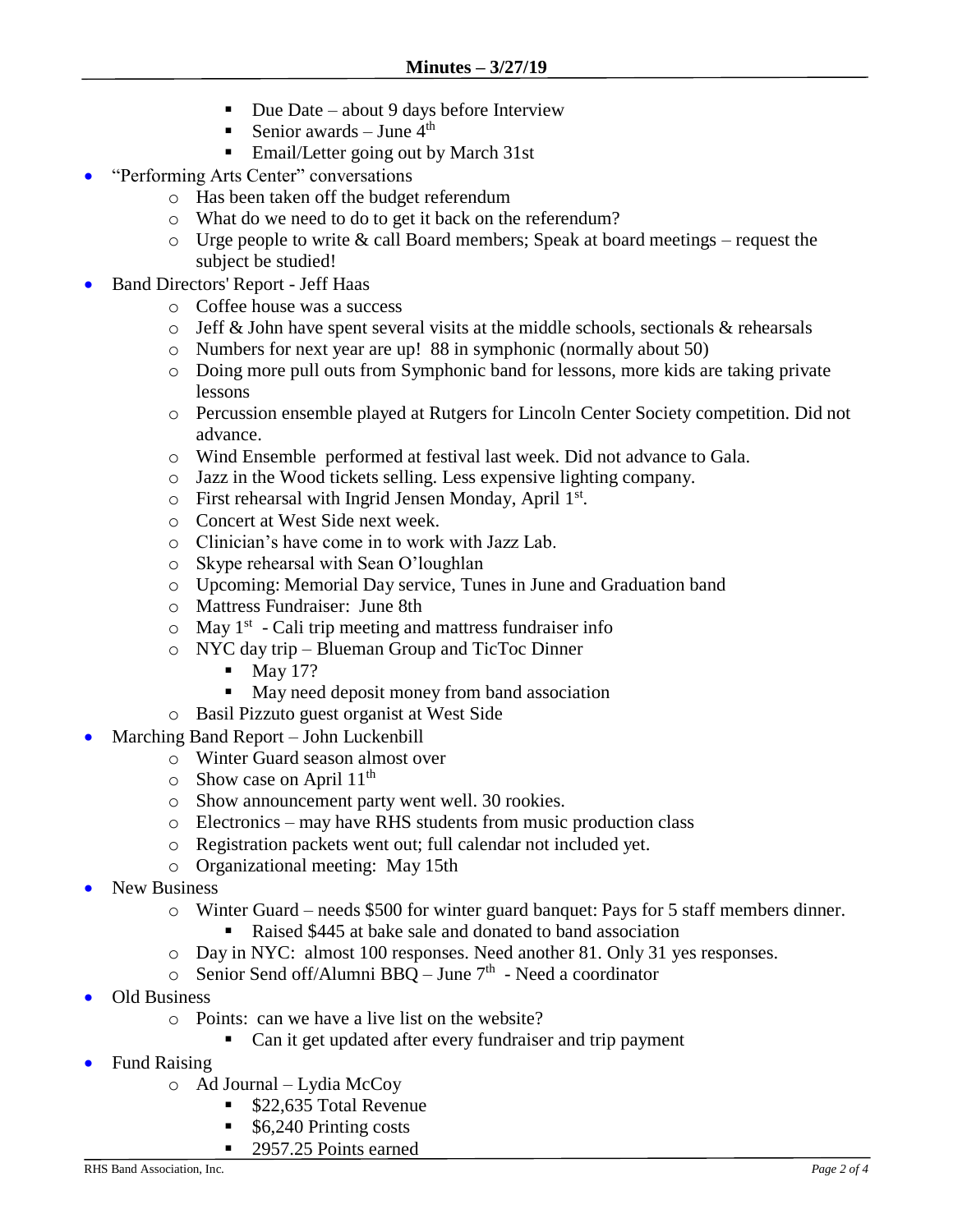- **\$13,437.75 Profit**
- o Poinsettia Sale Lorissa Lightman
	- \$79,645 Total Revenue
	- **\$33,239.50 Profit**
	- Fewer customer complaints, next year last year for Lorissa.
- o Citrus Sale Laura Lutz